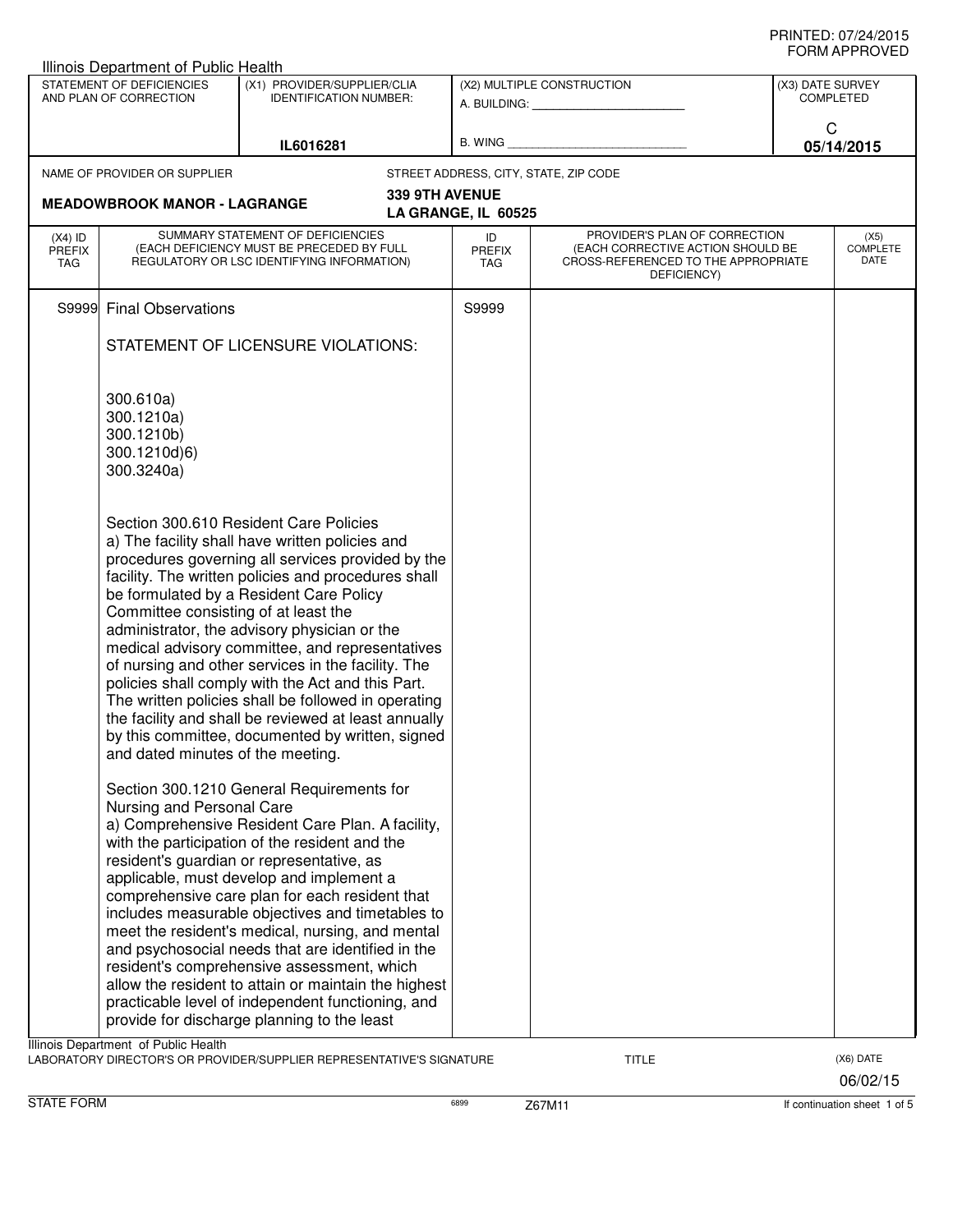|                                                                                                                                  | Illinois Department of Public Health                                                                                                                                                                                                                                                                                                                                                                                                                                                                                                                                                                                                                                                                                                                                                                                                                                                                                                                                                                                                                                                                                                                                                                                                                                                                                                  |                                                                                                                                                                                                                                                                    |                |                            |                                                                                                                          |  |                          |
|----------------------------------------------------------------------------------------------------------------------------------|---------------------------------------------------------------------------------------------------------------------------------------------------------------------------------------------------------------------------------------------------------------------------------------------------------------------------------------------------------------------------------------------------------------------------------------------------------------------------------------------------------------------------------------------------------------------------------------------------------------------------------------------------------------------------------------------------------------------------------------------------------------------------------------------------------------------------------------------------------------------------------------------------------------------------------------------------------------------------------------------------------------------------------------------------------------------------------------------------------------------------------------------------------------------------------------------------------------------------------------------------------------------------------------------------------------------------------------|--------------------------------------------------------------------------------------------------------------------------------------------------------------------------------------------------------------------------------------------------------------------|----------------|----------------------------|--------------------------------------------------------------------------------------------------------------------------|--|--------------------------|
| STATEMENT OF DEFICIENCIES<br>(X1) PROVIDER/SUPPLIER/CLIA<br>AND PLAN OF CORRECTION<br><b>IDENTIFICATION NUMBER:</b><br>IL6016281 |                                                                                                                                                                                                                                                                                                                                                                                                                                                                                                                                                                                                                                                                                                                                                                                                                                                                                                                                                                                                                                                                                                                                                                                                                                                                                                                                       | (X2) MULTIPLE CONSTRUCTION<br>A. BUILDING: A. BUILDING:<br>B. WING                                                                                                                                                                                                 |                |                            | (X3) DATE SURVEY<br><b>COMPLETED</b><br>C<br>05/14/2015                                                                  |  |                          |
|                                                                                                                                  |                                                                                                                                                                                                                                                                                                                                                                                                                                                                                                                                                                                                                                                                                                                                                                                                                                                                                                                                                                                                                                                                                                                                                                                                                                                                                                                                       |                                                                                                                                                                                                                                                                    |                |                            |                                                                                                                          |  |                          |
|                                                                                                                                  | <b>MEADOWBROOK MANOR - LAGRANGE</b>                                                                                                                                                                                                                                                                                                                                                                                                                                                                                                                                                                                                                                                                                                                                                                                                                                                                                                                                                                                                                                                                                                                                                                                                                                                                                                   |                                                                                                                                                                                                                                                                    | 339 9TH AVENUE | LA GRANGE, IL 60525        |                                                                                                                          |  |                          |
| $(X4)$ ID<br><b>PREFIX</b><br>TAG                                                                                                |                                                                                                                                                                                                                                                                                                                                                                                                                                                                                                                                                                                                                                                                                                                                                                                                                                                                                                                                                                                                                                                                                                                                                                                                                                                                                                                                       | SUMMARY STATEMENT OF DEFICIENCIES<br>(EACH DEFICIENCY MUST BE PRECEDED BY FULL<br>REGULATORY OR LSC IDENTIFYING INFORMATION)                                                                                                                                       |                | ID<br><b>PREFIX</b><br>TAG | PROVIDER'S PLAN OF CORRECTION<br>(EACH CORRECTIVE ACTION SHOULD BE<br>CROSS-REFERENCED TO THE APPROPRIATE<br>DEFICIENCY) |  | (X5)<br>COMPLETE<br>DATE |
| S9999                                                                                                                            |                                                                                                                                                                                                                                                                                                                                                                                                                                                                                                                                                                                                                                                                                                                                                                                                                                                                                                                                                                                                                                                                                                                                                                                                                                                                                                                                       |                                                                                                                                                                                                                                                                    |                | S9999                      |                                                                                                                          |  |                          |
|                                                                                                                                  | Continued From page 1<br>restrictive setting based on the resident's care<br>needs. The assessment shall be developed with<br>the active participation of the resident and the<br>resident's guardian or representative, as<br>applicable.<br>b) The facility shall provide the necessary care<br>and services to attain or maintain the highest<br>practicable physical, mental, and psychological<br>well-being of the resident, in accordance with<br>each resident's comprehensive resident care<br>plan. Adequate and properly supervised nursing<br>care and personal care shall be provided to each<br>resident to meet the total nursing and personal<br>care needs of the resident.<br>d) Pursuant to subsection (a), general nursing<br>care shall include, at a minimum, the following<br>and shall be practiced on a 24-hour,<br>seven-day-a-week basis:<br>6) All necessary precautions shall be taken to<br>assure that the residents' environment remains<br>as free of accident hazards as possible. All<br>nursing personnel shall evaluate residents to see<br>that each resident receives adequate supervision<br>and assistance to prevent accidents.<br>Section 300.3240 Abuse and Neglect<br>a) An owner, licensee, administrator, employee or<br>agent of a facility shall not abuse or neglect a<br>resident. |                                                                                                                                                                                                                                                                    |                |                            |                                                                                                                          |  |                          |
|                                                                                                                                  |                                                                                                                                                                                                                                                                                                                                                                                                                                                                                                                                                                                                                                                                                                                                                                                                                                                                                                                                                                                                                                                                                                                                                                                                                                                                                                                                       |                                                                                                                                                                                                                                                                    |                |                            |                                                                                                                          |  |                          |
|                                                                                                                                  |                                                                                                                                                                                                                                                                                                                                                                                                                                                                                                                                                                                                                                                                                                                                                                                                                                                                                                                                                                                                                                                                                                                                                                                                                                                                                                                                       | These requirements are not met as evidenced by:                                                                                                                                                                                                                    |                |                            |                                                                                                                          |  |                          |
|                                                                                                                                  | Illinois Department of Public Health                                                                                                                                                                                                                                                                                                                                                                                                                                                                                                                                                                                                                                                                                                                                                                                                                                                                                                                                                                                                                                                                                                                                                                                                                                                                                                  | Based on interview and record review the facility<br>failed to have a side rail, used as a safety device,<br>in a correct position to prevent a resident from<br>falling out of a bed during care. This failure<br>applies to one of three residents (R1) reviewed |                |                            |                                                                                                                          |  |                          |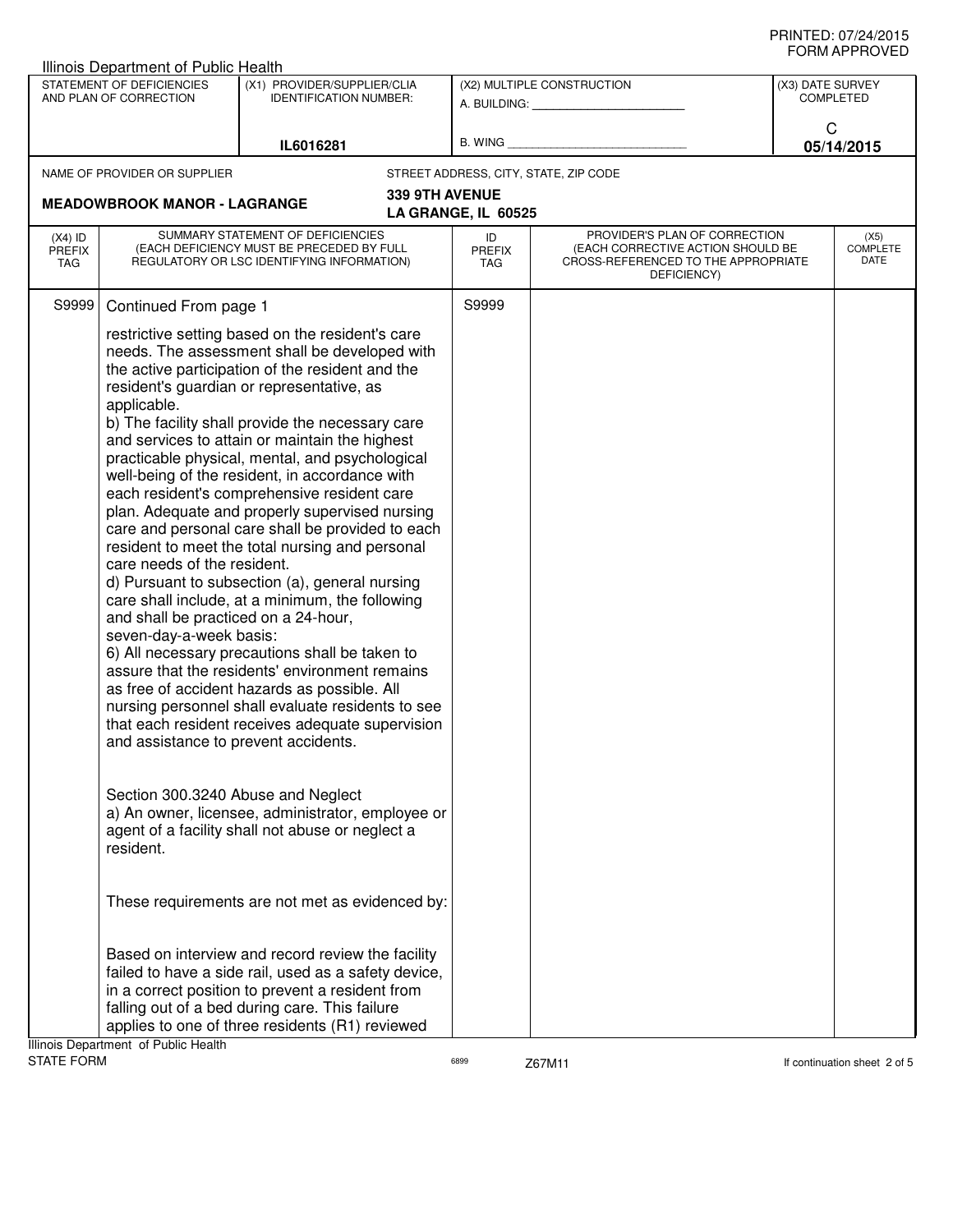|                                                     | Illinois Department of Public Health                                                                                                                                                                                                                                                                                                                                                                                                                                                                                                                                                                                                                                                                                                                                                                                                                                                                                                                                                                                                                                                                                                                                                                                                                                                                                                                                                                                                                                                                                                                                                                                                                     |                                                                                                                              |                |                            |                                                                          |                                              |                                      |                                 |
|-----------------------------------------------------|----------------------------------------------------------------------------------------------------------------------------------------------------------------------------------------------------------------------------------------------------------------------------------------------------------------------------------------------------------------------------------------------------------------------------------------------------------------------------------------------------------------------------------------------------------------------------------------------------------------------------------------------------------------------------------------------------------------------------------------------------------------------------------------------------------------------------------------------------------------------------------------------------------------------------------------------------------------------------------------------------------------------------------------------------------------------------------------------------------------------------------------------------------------------------------------------------------------------------------------------------------------------------------------------------------------------------------------------------------------------------------------------------------------------------------------------------------------------------------------------------------------------------------------------------------------------------------------------------------------------------------------------------------|------------------------------------------------------------------------------------------------------------------------------|----------------|----------------------------|--------------------------------------------------------------------------|----------------------------------------------|--------------------------------------|---------------------------------|
| STATEMENT OF DEFICIENCIES<br>AND PLAN OF CORRECTION |                                                                                                                                                                                                                                                                                                                                                                                                                                                                                                                                                                                                                                                                                                                                                                                                                                                                                                                                                                                                                                                                                                                                                                                                                                                                                                                                                                                                                                                                                                                                                                                                                                                          | (X1) PROVIDER/SUPPLIER/CLIA<br><b>IDENTIFICATION NUMBER:</b>                                                                 |                | (X2) MULTIPLE CONSTRUCTION |                                                                          |                                              | (X3) DATE SURVEY<br><b>COMPLETED</b> |                                 |
|                                                     |                                                                                                                                                                                                                                                                                                                                                                                                                                                                                                                                                                                                                                                                                                                                                                                                                                                                                                                                                                                                                                                                                                                                                                                                                                                                                                                                                                                                                                                                                                                                                                                                                                                          | IL6016281                                                                                                                    |                |                            |                                                                          |                                              | C                                    | 05/14/2015                      |
|                                                     | NAME OF PROVIDER OR SUPPLIER                                                                                                                                                                                                                                                                                                                                                                                                                                                                                                                                                                                                                                                                                                                                                                                                                                                                                                                                                                                                                                                                                                                                                                                                                                                                                                                                                                                                                                                                                                                                                                                                                             |                                                                                                                              |                |                            | STREET ADDRESS, CITY, STATE, ZIP CODE                                    |                                              |                                      |                                 |
|                                                     | <b>MEADOWBROOK MANOR - LAGRANGE</b>                                                                                                                                                                                                                                                                                                                                                                                                                                                                                                                                                                                                                                                                                                                                                                                                                                                                                                                                                                                                                                                                                                                                                                                                                                                                                                                                                                                                                                                                                                                                                                                                                      |                                                                                                                              | 339 9TH AVENUE | LA GRANGE, IL 60525        |                                                                          |                                              |                                      |                                 |
| $(X4)$ ID<br><b>PREFIX</b><br><b>TAG</b>            |                                                                                                                                                                                                                                                                                                                                                                                                                                                                                                                                                                                                                                                                                                                                                                                                                                                                                                                                                                                                                                                                                                                                                                                                                                                                                                                                                                                                                                                                                                                                                                                                                                                          | SUMMARY STATEMENT OF DEFICIENCIES<br>(EACH DEFICIENCY MUST BE PRECEDED BY FULL<br>REGULATORY OR LSC IDENTIFYING INFORMATION) |                | ID<br><b>PREFIX</b><br>TAG | (EACH CORRECTIVE ACTION SHOULD BE<br>CROSS-REFERENCED TO THE APPROPRIATE | PROVIDER'S PLAN OF CORRECTION<br>DEFICIENCY) |                                      | (X5)<br><b>COMPLETE</b><br>DATE |
| S9999                                               | Continued From page 2<br>for falls in a sample of three. As a result, E1<br>(certified nurse aide) rolled R1 to the side during<br>incontinence care and R1 fell onto the floor. R1<br>sustained a laceration to her forehead and<br>experienced a Subarachnoid hemorrhage.<br>Findings Include:<br>Facility's fall prevention program (bee safe<br>program) undated denotes for high fall risk<br>resident, the following interventions:<br>1. Monitor and assist following daily schedule<br>routine.<br>2. Supervise and or assist bedside sitting,<br>personal hygiene and toileting as appropriate.<br>3. Keep safety device in place and functioning.<br>4. Staff to check for proper placement and<br>function of safety devices every shift.<br>R1's care plan initiated 4-7-15 denotes the<br>resident is high risk for falls related to decreased<br>mobility and cognition. Interventions included all<br>staff to provide safe environment and educate<br>family and staff on the importance of keeping<br>safety device in place and functioning.<br>An incident report dated 5-4-15 denotes CNA<br>(certified nurse aide) called nurse to R1's room<br>observed R1 on floor face down with acute<br>bleeding to right forehead. CNA stated she turned<br>R1 and she rolled off the bed. Steps taken to<br>prevent recurrence: take more precautions when<br>turning residents, use side rail down when turning<br>residents.<br>R1's minimum data set dated 4-7-15 denotes for<br>bed mobility (how resident turns side to side and<br>positions body while in bed or alternate sleep<br>furniture) requires extensive physical assistance |                                                                                                                              |                | S9999                      |                                                                          |                                              |                                      |                                 |
|                                                     | by two or more person."<br>Illinois Department of Public Health                                                                                                                                                                                                                                                                                                                                                                                                                                                                                                                                                                                                                                                                                                                                                                                                                                                                                                                                                                                                                                                                                                                                                                                                                                                                                                                                                                                                                                                                                                                                                                                          |                                                                                                                              |                |                            |                                                                          |                                              |                                      |                                 |
| <b>STATE FORM</b>                                   |                                                                                                                                                                                                                                                                                                                                                                                                                                                                                                                                                                                                                                                                                                                                                                                                                                                                                                                                                                                                                                                                                                                                                                                                                                                                                                                                                                                                                                                                                                                                                                                                                                                          |                                                                                                                              |                | 6899                       | Z67M11                                                                   |                                              |                                      | If continuation sheet 3 of 5    |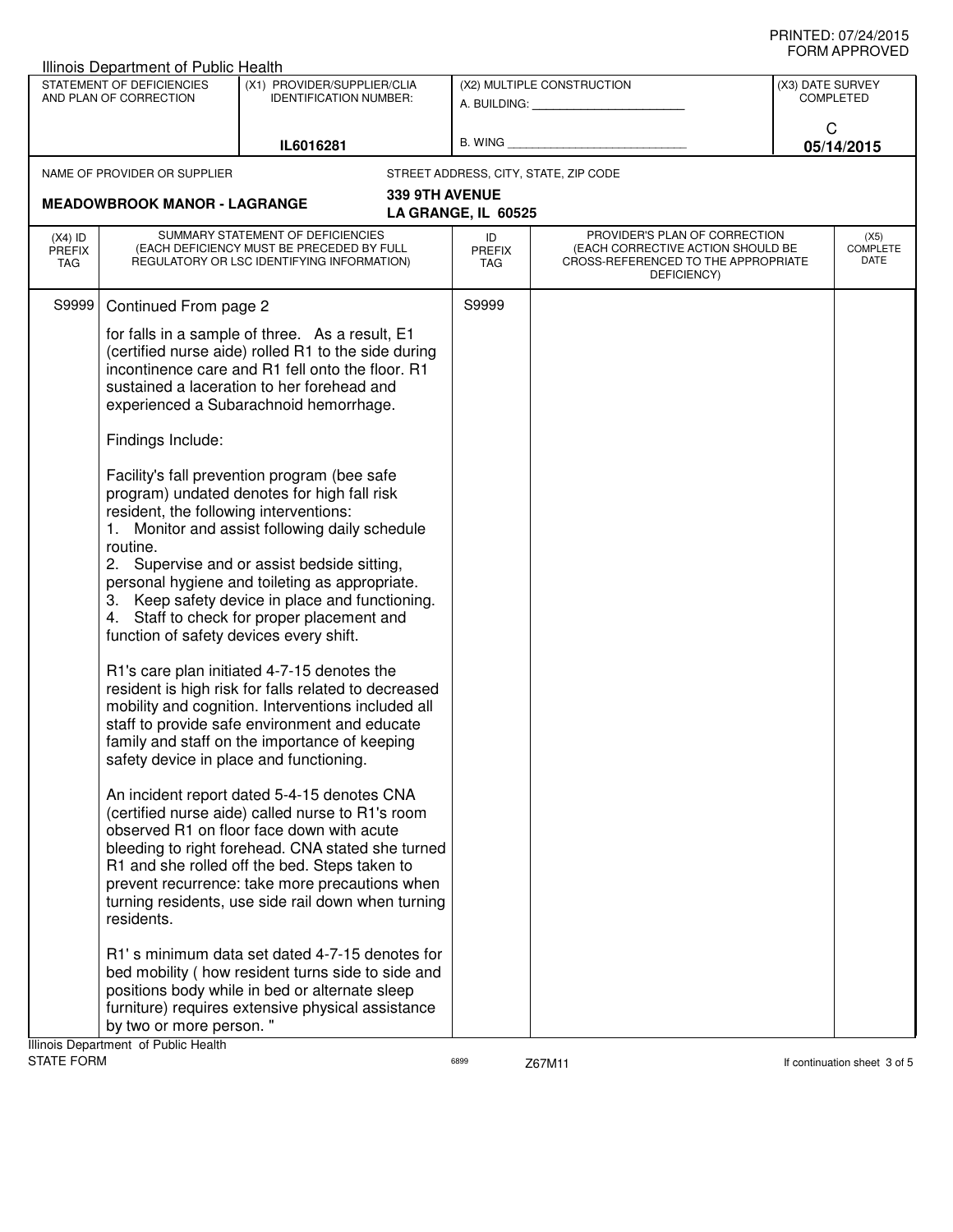| ◡੶┉灬┌┅ ・・・◡ ▾ 느◡<br>Illinois Department of Public Health                                                                         |                                                                                                                                                                                                                                                                                                                                                                                                                                                                                                                                                                                                                                                                                                                                                                                                                                                                                                                                                                                                                                                                                                                                                                                                                                                                                                                                                                                                                                                                                                                                                                                                                                                                                                                                                                                                                                                             |                |                                                         |                                                                                                                          |                          |  |  |
|----------------------------------------------------------------------------------------------------------------------------------|-------------------------------------------------------------------------------------------------------------------------------------------------------------------------------------------------------------------------------------------------------------------------------------------------------------------------------------------------------------------------------------------------------------------------------------------------------------------------------------------------------------------------------------------------------------------------------------------------------------------------------------------------------------------------------------------------------------------------------------------------------------------------------------------------------------------------------------------------------------------------------------------------------------------------------------------------------------------------------------------------------------------------------------------------------------------------------------------------------------------------------------------------------------------------------------------------------------------------------------------------------------------------------------------------------------------------------------------------------------------------------------------------------------------------------------------------------------------------------------------------------------------------------------------------------------------------------------------------------------------------------------------------------------------------------------------------------------------------------------------------------------------------------------------------------------------------------------------------------------|----------------|---------------------------------------------------------|--------------------------------------------------------------------------------------------------------------------------|--------------------------|--|--|
| STATEMENT OF DEFICIENCIES<br>(X1) PROVIDER/SUPPLIER/CLIA<br>AND PLAN OF CORRECTION<br><b>IDENTIFICATION NUMBER:</b><br>IL6016281 |                                                                                                                                                                                                                                                                                                                                                                                                                                                                                                                                                                                                                                                                                                                                                                                                                                                                                                                                                                                                                                                                                                                                                                                                                                                                                                                                                                                                                                                                                                                                                                                                                                                                                                                                                                                                                                                             |                | (X2) MULTIPLE CONSTRUCTION<br>A. BUILDING: A. BUILDING: | (X3) DATE SURVEY<br><b>COMPLETED</b><br>C<br>05/14/2015                                                                  |                          |  |  |
|                                                                                                                                  |                                                                                                                                                                                                                                                                                                                                                                                                                                                                                                                                                                                                                                                                                                                                                                                                                                                                                                                                                                                                                                                                                                                                                                                                                                                                                                                                                                                                                                                                                                                                                                                                                                                                                                                                                                                                                                                             |                | B. WING <b>Example 2008</b>                             |                                                                                                                          |                          |  |  |
|                                                                                                                                  | NAME OF PROVIDER OR SUPPLIER                                                                                                                                                                                                                                                                                                                                                                                                                                                                                                                                                                                                                                                                                                                                                                                                                                                                                                                                                                                                                                                                                                                                                                                                                                                                                                                                                                                                                                                                                                                                                                                                                                                                                                                                                                                                                                |                |                                                         | STREET ADDRESS, CITY, STATE, ZIP CODE                                                                                    |                          |  |  |
|                                                                                                                                  | <b>MEADOWBROOK MANOR - LAGRANGE</b>                                                                                                                                                                                                                                                                                                                                                                                                                                                                                                                                                                                                                                                                                                                                                                                                                                                                                                                                                                                                                                                                                                                                                                                                                                                                                                                                                                                                                                                                                                                                                                                                                                                                                                                                                                                                                         | 339 9TH AVENUE | LA GRANGE, IL 60525                                     |                                                                                                                          |                          |  |  |
| $(X4)$ ID<br><b>PREFIX</b><br>TAG                                                                                                | SUMMARY STATEMENT OF DEFICIENCIES<br>(EACH DEFICIENCY MUST BE PRECEDED BY FULL<br>REGULATORY OR LSC IDENTIFYING INFORMATION)                                                                                                                                                                                                                                                                                                                                                                                                                                                                                                                                                                                                                                                                                                                                                                                                                                                                                                                                                                                                                                                                                                                                                                                                                                                                                                                                                                                                                                                                                                                                                                                                                                                                                                                                |                | ID<br>PREFIX<br>TAG                                     | PROVIDER'S PLAN OF CORRECTION<br>(EACH CORRECTIVE ACTION SHOULD BE<br>CROSS-REFERENCED TO THE APPROPRIATE<br>DEFICIENCY) | (X5)<br>COMPLETE<br>DATE |  |  |
| S9999                                                                                                                            |                                                                                                                                                                                                                                                                                                                                                                                                                                                                                                                                                                                                                                                                                                                                                                                                                                                                                                                                                                                                                                                                                                                                                                                                                                                                                                                                                                                                                                                                                                                                                                                                                                                                                                                                                                                                                                                             |                | S9999                                                   |                                                                                                                          |                          |  |  |
|                                                                                                                                  | Continued From page 3<br>On 5-13-15 at 3:00 pm E1 (Certified Nurse Aide)<br>stated she went in to assist R1 with her ADL<br>(activity of daily living) and was changing her<br>incontinent brief. E1 stated R1 was facing the<br>window leaning on her right side and holding the<br>side rail on the right side of the bed. E1 stated<br>she was standing behind R1 on the opposite side<br>(left side). While she was removing the<br>incontinent brief, R1 let go of the raised side rail<br>and rolled off the bed and hit the floor. E1 stated<br>called for help and the nurse (E2) came. E1<br>stated they did not remove R1 and ambulance<br>attendants came shortly and put her on the<br>stretcher. E1 stated when the side rails are not<br>being used by a resident they are in the up<br>position. E1 stated she will now make sure the<br>side rail is down before repositioning or changing<br>any resident for now on.<br>On 5-13-15 at 3:30 pm E2 (Licensed Practical<br>Nurse) stated she was in hallway on 5-4-15 doing<br>medication pass when CNA (E1) called for<br>assistance in R1's room. She went and saw R1<br>on the floor on the right side of her bed. E2 stated<br>she noted that R1 was bleeding and the side rail<br>was up in the air. E2 stated she got a 4 x 4 gauze<br>and applied pressure to her head.<br>E2 further reported, E1 informed her that she was<br>getting ready to get R1 up for breakfast. She (E1)<br>rolled R1 on her side and R1 fell out of the bed.<br>E2 stated when the side rails are not being used<br>they are in the up position. E2 stated they are<br>supposed to pull the side rails down so they are in<br>place so the residents can grab them, when they<br>are repositioning or changing them. E2 stated R1<br>is very dependent and weak and needs staff to<br>assist all her ADLS. |                |                                                         |                                                                                                                          |                          |  |  |